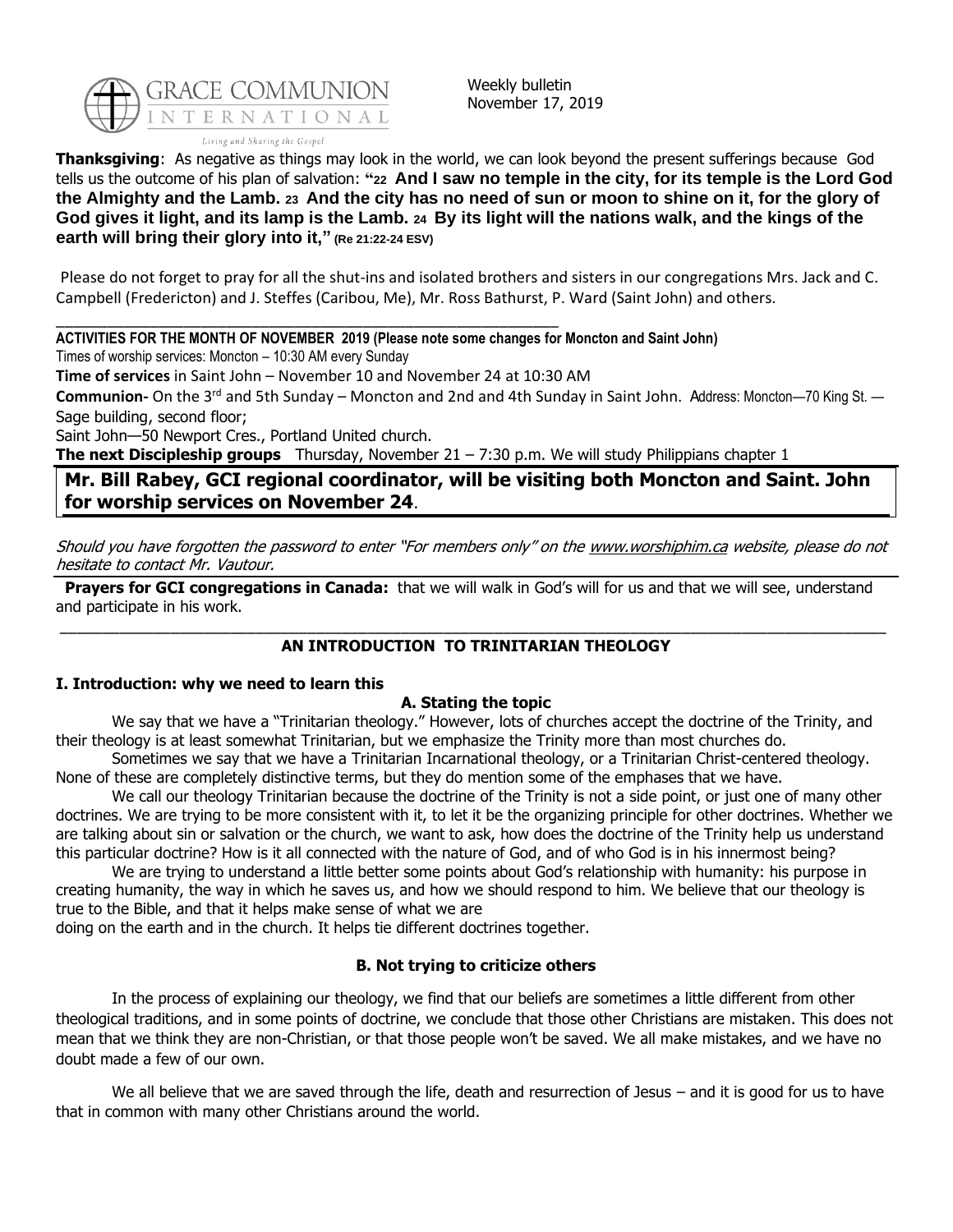Thankfully, we are saved not by having absolutely perfect theology, but we are saved by Christ, by grace, by trusting in Jesus to do for us what we cannot do for ourselves. Other Christians are doing the best they can, and we are doing the best that we can, to understand the Bible, and to understand

the meaning of life and how it all fits together. Our purpose here is not to criticize other people and other theologies, but simply to do the best that we can in explaining what we believe, and how we think it is true to the Bible, and how we think it helps us understand what our life is all about.

### **C. A desire to understand as much as we can**

This is what the early church called "faith seeking understanding." We already understand some things about God, and we believe them, but we are convinced that this is something we'd like to know more about, and so we try to know as much as we can. We have fallen in love with Jesus, and we'd

like to learn more about who he is, and the relationship he has with us, and what he has in mind for our future.

We could also describe our goal as an act of worship: we want to praise God for who he is and what he has done and what he has promised to do in the future – and in order to praise God for these things, we need to understand what they are. The goal is to explain things as best as we can, based on the Bible and the way that God has revealed himself to us ultimately and personally in Jesus Christ.

## **D. Practical significance**

We will not try to cover all the biblical or historical evidence for the doctrine of the Trinity. We have published other articles about that. What we would like to focus on here is the practical significance of the doctrine.

At first, it seems like the doctrine of the Trinity is just information about God: God is three persons in one being. But what does that have to do with us? Does it make any difference to us here on earth?

Well, yes.

That is because persons have relationships with one another, and relationships are important for all of us. God created us to have relationships similar to the relationships that exist for all eternity within the Triune God. The Divine Persons in the Godhead have relationships, and persons here on

earth have relationships, too, and there is supposed to be some similarity in

the kind of relationships we have.

The Bible tells us that "God is love" (1 John 4:8). Not that he has love, but that he IS love. That is descriptive of who he is and how he lives in eternity, how he interacts with other persons. Even before God created the universe, even before God created angelic beings, he was love. When God was the only thing there is, God was love—love among the triune Persons.

So, before God created anything, what would God be like? If there is only one person in God, there would be no one to love, because love means caring for and caring about someone else. But if God were somehow loving but alone, that would mean that God would be unable to fully be or express some of his internal nature. God would be deficient. The statement that "God is love" would be meaningless, if God were only one Person, because the love could not be expressed.

The doctrine of the Trinity tells us that even before God created anything, he could be love, because the Father loved the Son, and the Son loved the Holy Spirit, and the Spirit loves the Father, and so forth. There was love within the Triune God, even before anything had been created. The three

Persons were distinguishable from one another, but united to one another in love. This is important for who God is, and it's important for who we are, as well.

### **II. Trinitarian theology is centered on Jesus Christ**

As mentioned in the introduction, we sometimes say that we have a Trinitarian, Christ-centered theology. And some people wonder, if all three Persons in the Godhead are fully divine, and equal in being divine, then why should we center our theology on one of them in particular?

#### **A. Jesus is fully divine**

We are simply acknowledging that God is revealed to us most clearly in the Person of Jesus Christ. Jesus is where God has chosen to make himself visible to us. Jesus is the Word made flesh—God the Son become human. He has revealed himself in a way that we could see him, touch him, hear him and see how he lives. Jesus is the way that God has chosen to reveal himself to us.

In John 14:8, Philip asked Jesus: "Lord, show us the Father and that will be enough for us." Jesus responded in verse 9: "Don't you know me, Philip, even after I have been among you such a long time? Anyone who has seen me has seen the Father" (New International Version).

Jesus is not saying that God the Father is 5 foot 8 inches tall, with brown hair and a Jewish nose. But he is saying that in his most important respects, his character, purposes, heart, and mind, God the Father is like Jesus Christ – and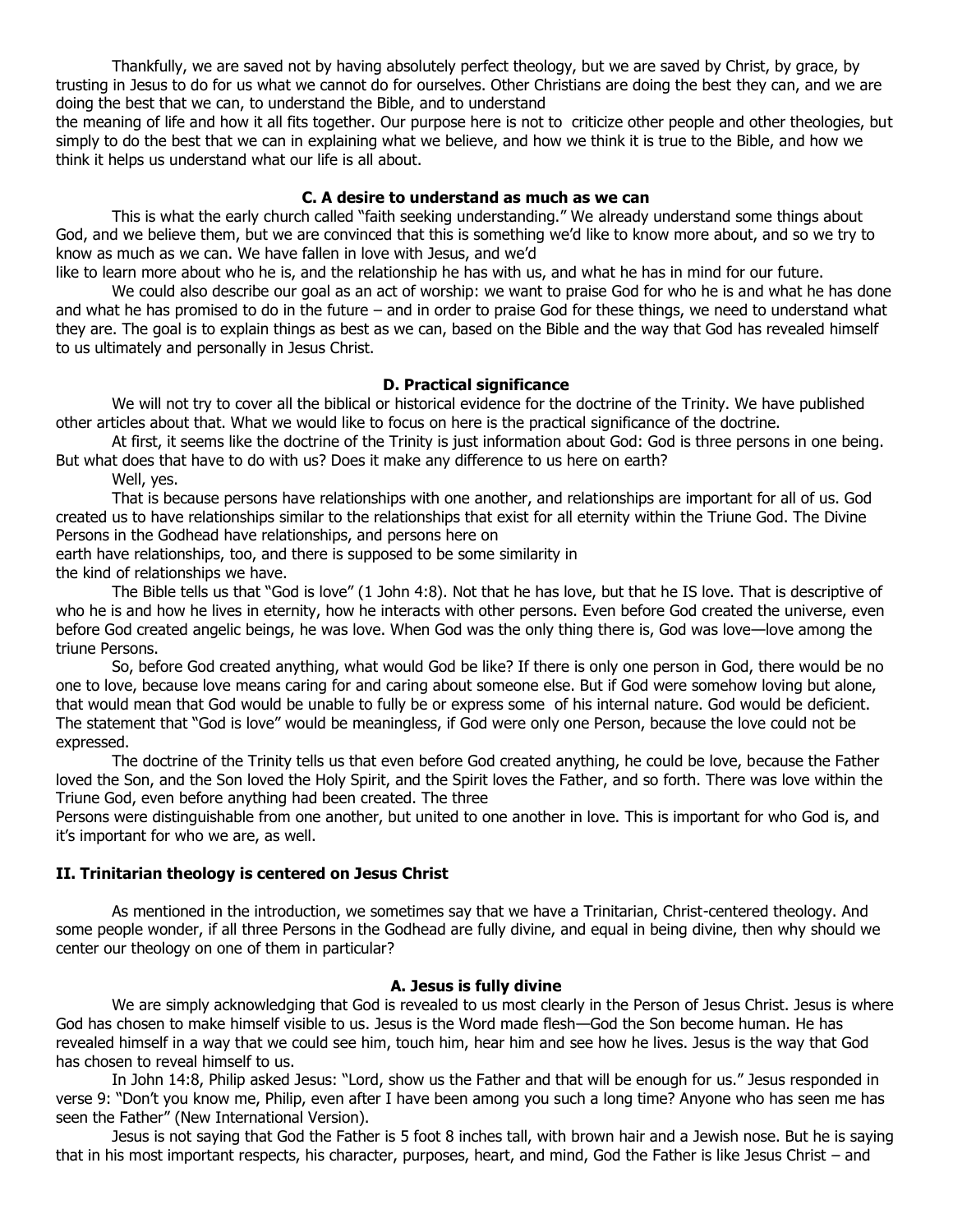that is in terms of the way he interacts with others. The compassion that Jesus had shows us exactly what God is like. The zeal for righteousness, that's what God is like. The willingness to sacrifice for others, God is like that, too. Jesus helps us see what God the Father is like – and the Holy Spirit is like that, too.

When Jesus became incarnated as a flesh-and-blood human being, he was showing us in a tangible and visible way what the Triune God is like. The apostle Paul says, "The Son is the image of the invisible God" (Colossians 1:15). Even though we cannot see God directly, Jesus shows us what he's

like, in a way that we can see and hear. Colossians 2:9 says, "In Christ all the fullness of the Deity lives in bodily form." Jesus is the summary we are given of what we need to know about God. We can never know God completely – he is simply much bigger than our minds are capable of comprehending – but we are able to have an accurate understanding of at least some things about God, because Jesus

embodies all that any human being can know of God, and he came to reveal God to us. John 1:18 says, "No one has ever seen God, but the one and only Son, who is himself God and is in closest relationship with the Father, has made him known."

### **B. Jesus is fully human**

All orthodox Christian theology includes the teaching that Jesus is fully

human. That might seem obvious to many people – he was born as a baby, grew as a boy, and he died. As the Bible says, in John 1:14, "The Word became flesh and made his dwelling among us." He didn't just put on a costume that made him look human – no, he was a real human being. He ate ordinary food, breathed air like an ordinary person, his fingernails grew and he got thirsty and tired. When he scraped his knee, he bled real blood, and when they crucified him, he died just like other people would have.

He was fully God and fully human – both at the same time. We've never seen that combination before, but with God, all things are possible, and so if that's what he did, then we have to make room in our theology for it. God can do one-of-a-kind things that aren't comparable to anything else. The Incarnation of the Son of God is that unique kind of thing.

There are a number of reasons as to why a divine Person would become a human being. He came to communicate to us on a level we could understand; he came to die for us; he came to experience life as a human so that we could know for sure that he understood what it's like for us to be human.

But one thing I want to point out now is that just as Jesus shows us what God is really like, he also shows us what humanity is really like. Jesus simultaneously shows us divinity and humanity  $-$  and that implies that there is an important similarity between God and humans, and I'll explain more about that in a minute.

## **C. Connecting human beings to God**

Jesus has a unique role. He has been part of the circle of God's triune life, and he's been part of the human circle of life, and because of that, he provides a unique connection between humanity and God. In a sense, he is a bridge between the two, a bridge we use to participate in the God circle. Not that we are part of the Trinity, of course, but in and through his humanity, we do

share in God's life.

2 Peter 1:4 says, "He has given us his very great and precious promises,

so that through them you may participate in the divine nature." So in some

way we participate in what God is. We are in the family of God, or the kingdom of God. We are in fellowship with God, in a relationship with God – and this is all made possible by Jesus.

1 Timothy 2:5 says, "There is one God and one mediator between God and mankind, the man Christ Jesus." A mediator is a person in the middle, in this case, a person serving to connect humanity with God. Of course, God initiated this; he is the one who sent Jesus to earth to become a human being, and to be resurrected back into heaven to make this connection work. Jesus is the key link or connector between humanity and God.

And the doctrine of the Trinity is important for this understanding. For our connection with God, for our future with God, it is essential that our mediator be fully God in his own right. No human being is good enough to earn a connection with God, who is infinitely far above us in power and glory and wisdom and righteousness. No created human being could rise up to God's level as Creator, but God is able to put himself at our level.

Jesus is perfect in righteousness and holiness, and yet one of us. He is the pathway by which other human beings are brought into the presence of the holy and perfect God. The doctrine of the Trinity says that Jesus is fully God, and the doctrine of the Incarnation says that Jesus became fully human, and he continues to be both divine and human, and with that combination, now we are ready to

talk about a relationship between God and humanity. (To be continued – written by Michael Morrison – GCI minister)